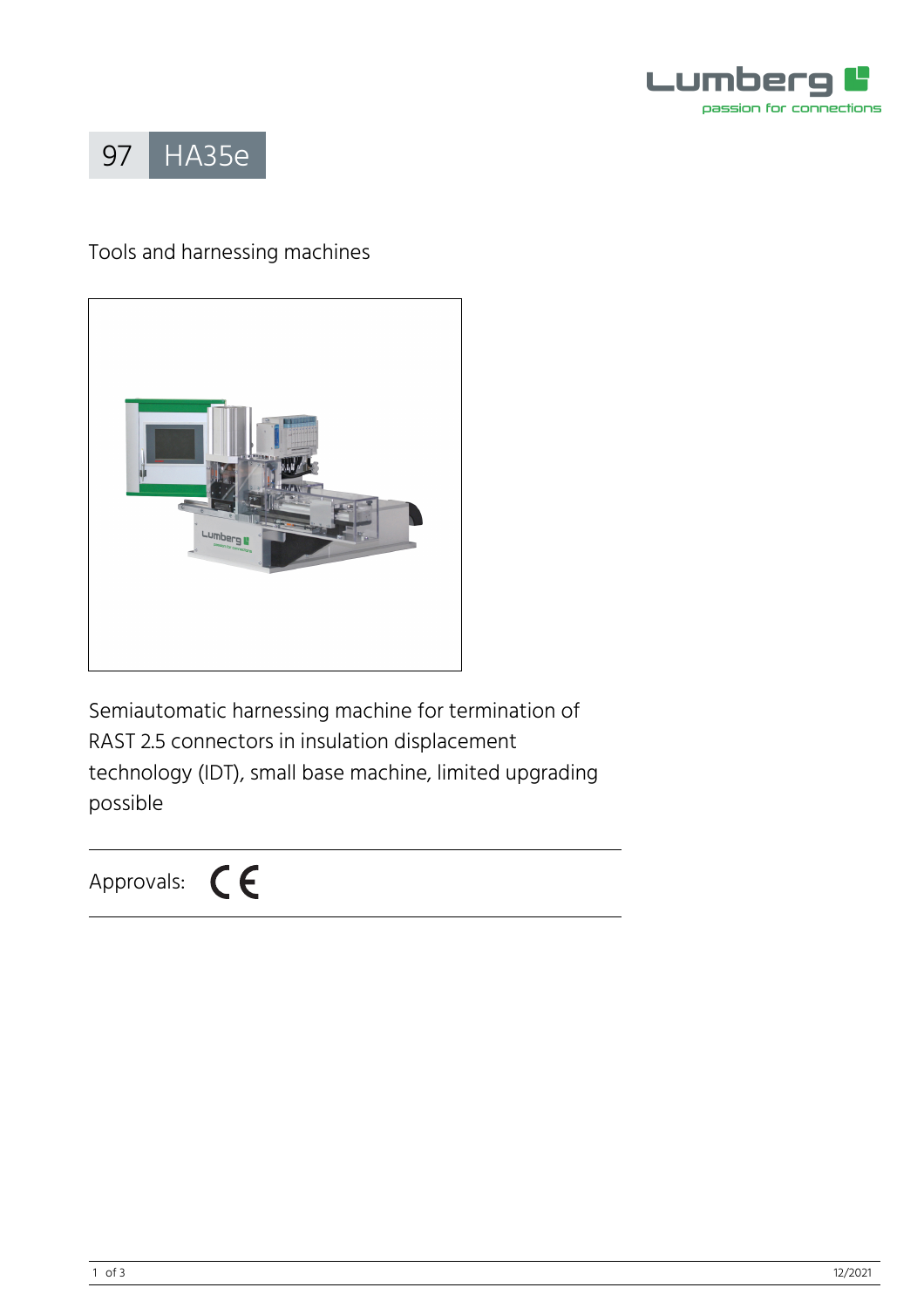



## Range of application

|                                 | <u> JJI, JJI 2, JJI 구, JJZU, JJZI, </u><br>3522, 3523, 352, -2 |  |
|---------------------------------|----------------------------------------------------------------|--|
| Pole number                     | $2 - 20$                                                       |  |
| Pitch                           | $2.5/5.0$ mm                                                   |  |
| State of delivery of connectors | in chain                                                       |  |
| Processable conductor           | discrete conductor, notched flat<br>cable* 2.5/5.0 mm          |  |

Connector 351..., 351...-2, 351...-4, 3520, 3521, 3522, 3523, 352...-2 cable\* 2.5/5.0 mm

#### Features

| Application                     | middle and high volume<br>production                                                                                                                                                                                                                                                                                                                                                                                                                                                                                                                        |
|---------------------------------|-------------------------------------------------------------------------------------------------------------------------------------------------------------------------------------------------------------------------------------------------------------------------------------------------------------------------------------------------------------------------------------------------------------------------------------------------------------------------------------------------------------------------------------------------------------|
| Stroke capacity                 | ca. 1200/h                                                                                                                                                                                                                                                                                                                                                                                                                                                                                                                                                  |
| Scope of functions and delivery | - Automatic feeding of connectors<br>- Cable screen for one isulation<br>diameter/section range<br>- Verification of insertion pattern<br>and line end position during<br>manual insertion of conductors<br>- Fixation of inserted discrete<br>conductors by spring-loaded<br>pressure pads until pressing<br>- Automatic release of press action<br>by control of line end position<br>- Storage of insertion patterns<br>- Harnessing of bus cables not<br>possible<br>- Can also be integrated into a fully<br>automatic base machine Komax<br>Alpha 356 |
| Options                         | - Special press die, required for<br>351 with side P2 being closed<br>- Cable screens for additional<br>ranges of cable diameters/sections<br>- *Conversion kit for flat cable<br>(cable screen, holder, test pins,<br>support)<br>- Set of test pins for 35-2 (20<br>pieces)                                                                                                                                                                                                                                                                               |

### Dimensions and supply data

| 500 mm x 600 mm x 750 mm |  |
|--------------------------|--|
| ca. 45 kg                |  |
| 230 V/50 Hz              |  |
| 6 bar                    |  |
| $1 m3/1000$ connectors   |  |
|                          |  |

## Associated products

Accessories � [HZ35-V](https://www.lumberg.com/en/products/product/HZ35-V)